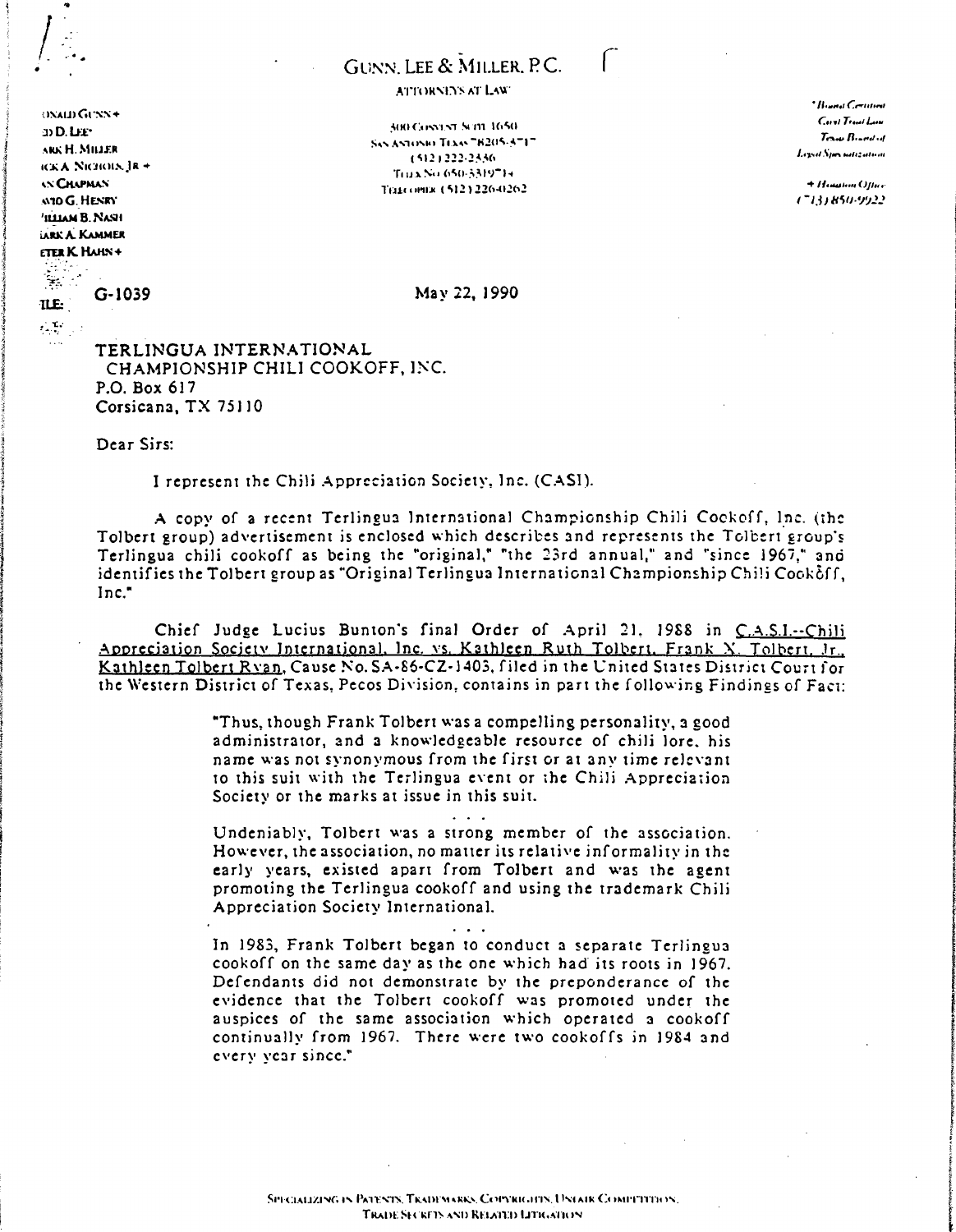Terlingua ]nternational Championship Chili Cookoff. Inc. May 22, 1990 Page 2

The Lanham Act, the Federal Trademark Act, makes "any false description or representation" of goods or services in commerce an unlawful act (Title 15, United States Code, Section 1125(a). The Tolbert group's description and representation to the public that it and its current chili cookoff as the "original", "the 23rd annual" and "since 1967" are contrary to Chief Judge Bunton's April 21, 1988 Findings of Fact that "the association [CASI]... existed apart from Tolbert and was the agent promoting the Terlingua cook off and that in 1983, Frank Tolbert began to conduct a separate Terlingua cook of  $f$ ..."

The Tolbert group no doubt still believes that it is the successor to the original 1967 organization and original Terlingua cook off and that it's Terlingua Chili Cookoff-is therefore the 23rd Annual. Nevertheless, the Tolbert group spent tens of thousands of dollars on attorneys, presented its best case in court and lost in a fair fight. If the Tolbert group will not honor the Court's findings, CASI may have to go back before Judge Bunton. Judge Bunton, on comparing the Tolbert group's advertising with his Findings of Fact, is unlikely to find that the Tolbert group's current advertising is truthful.

The Tolbert group was incorporated under the corporate name of "Terlingua International Championship Chili Cookoff, Inc" on July 1, 1983. The Texas Business Corporation Act, article 2.05(c), states, in part, "The filing of articles of incorporation under Part 3 of this Act, ... does not authorize the use of a Corporate name in this State in violation of the rights of another under the federal Trademark Act of 1946 (15 U.S.c., Section 1051 ct seq.), the Texas trademark law (Chapter 16, Business & Commerce Code) ... or the common law." The Tolbert group's recent addition of "Original" to its corporate name is also a deliberate affront to Judge Bunton's Findings of Fact. It has the effect of further confusing the public into believing that your corporation is the original 1967 organization. The Tolbert group's use of this name and mark has caused confusion between it and CASI's name and marks.

A second related problem is that the Tolbert group is systematically sending Tolbert cookoff packages to promoters who have their names published in the Goat Gap Gazette after they sign up to run CASI sponsored cookoffs. The Tolbert group is aware that promoters published in the Goat Gap Gazette as promoting "CASI" cookoffs or under "CASI Rules" have agreed with CASl to conduct their cookoff under CAS] rules. The literature the Tolbert group sends these new CAS! promoters is confusing because it describes and represents the Tolbert group and its services as "original," "23rd annual," and "since 1967." The Tolbert group's cookoff package includes "Tolbert Rules" which are largely copied from CASl Rules, further making the Tolbert group's cookoff package confusingly similar to the local promoter.

These activities of the Tolbert group have caused improper rules to be applied at CASI sponsored events, improper results sent in by promoters to CASl, results sent to the Tolbert group rather than CASI, and bad feelings being created from what should be fun events. Similar problems have occurred with respect to the Tolbert group's soliciting chili cooks for the annual Terlingua cookoff that the Tolbert group knows have already agreed to cook at the CASI cookoff on the same days.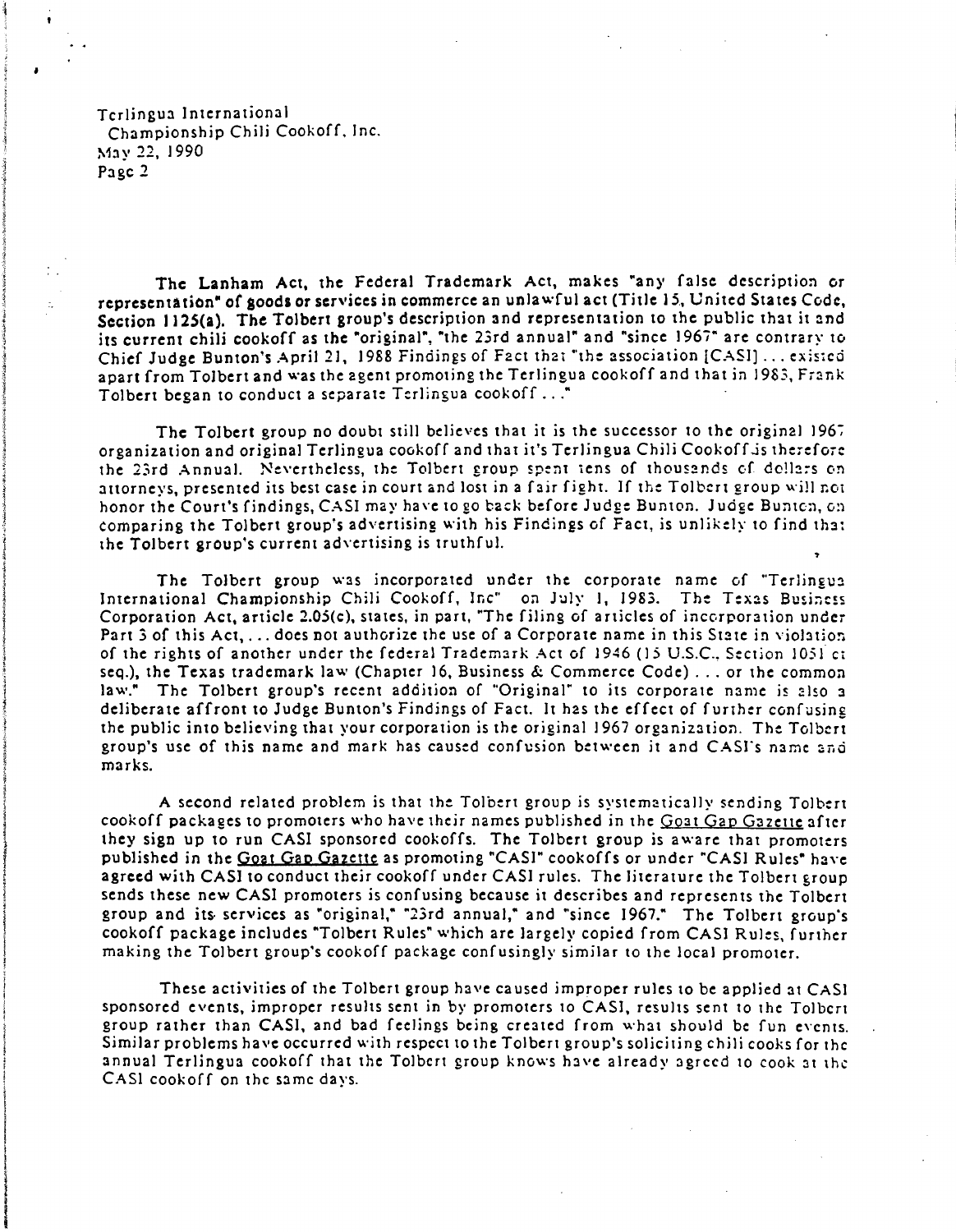Terlingua International Championship Chili Cookoff, Inc. ~1a y 22, 1990 Page 3

CASI is willins to take the Tolbert group on in honest, open, free competition. If the Tolbert stoup honestly believes that it is different and better than CASI it is free to distinguish itself from CASI, locate and train its own cookoff promoters and have its own chili cookoffs. However, once CASI has gone to the expense and trouble of locating a cookoff promoter, educating the promoter in how to run a chili cookoff, and having the promoter agree to conduct the cookoff under CAS1 rules, interference by the Tolbert group with CASJ"s agreement and relationship with that promoter for that cook off is unlawful.

Legally, the Tolbert group's conduct in this respect is termed "interference with beneficial contractual relationships." You may be familiar with Pennzoil vs. Tex3cQ. Pennzoil made an oral agreement with Pennzoil. Texaco, knowing of that oral agreement, interfercd with it. The resulting judgment was in favor of Pennzoil for eleven billion dollars. The lesson of that case is that in Texas an agreement is an agreement and that third parties interfere with it 3t their periJ.

A third problem, mentioned above, is that the Tolbert group is copying CASl"s cook off rules. When CASI modifies its CASI rules the Tolbert group copies the changes. The Copyright Act of 1976, Title 17, United States Code, Section 106, makes it unlawful to infringe an author's work by copying it with a substantially similar second work. Tolbert's rules are copied from and are "substantially similar" to the CAS1 rules. The Tolbert group is, therefore, unlawfully infringing on the CASI's copyright rights to CASI rules.

While this firm represented CASI in its litigation with the Tolbert group, my individual representation of CASI is relatively new (although I am and have been a member of CASI). As a lover of chili and of chili cookoffs, I hope that CASI and the Tolbert group can resolve this matter without, once again, each spending tens of thousands of dollars on attorneys. That money should be spent promoting chili and the wonderful chili culture. The problems discussed above, however, are not mere technicalities. They are causing confusion and hard feelings in the chili world and damagc to CASI.

CASI and the Tolbert group already fought this battle once. CASI won and is not looking for a second fight unless one is necessary. The Tolbert group, however, is reneging on the one basic rule of a fair fight, that the loser abide by the result.

A prompt response is needed from the Tolbert group concerning these matters. } enclose a Statement which sets out what the law is and states that the Tolbert group will comply with the law. If the Tolbert group believes CASI is violating the law in some ways that injure the Tolbert group I encourage you to let me know what its complaints are. Perhaps communication between the Tolbert group and CASI may help resolve these issues.